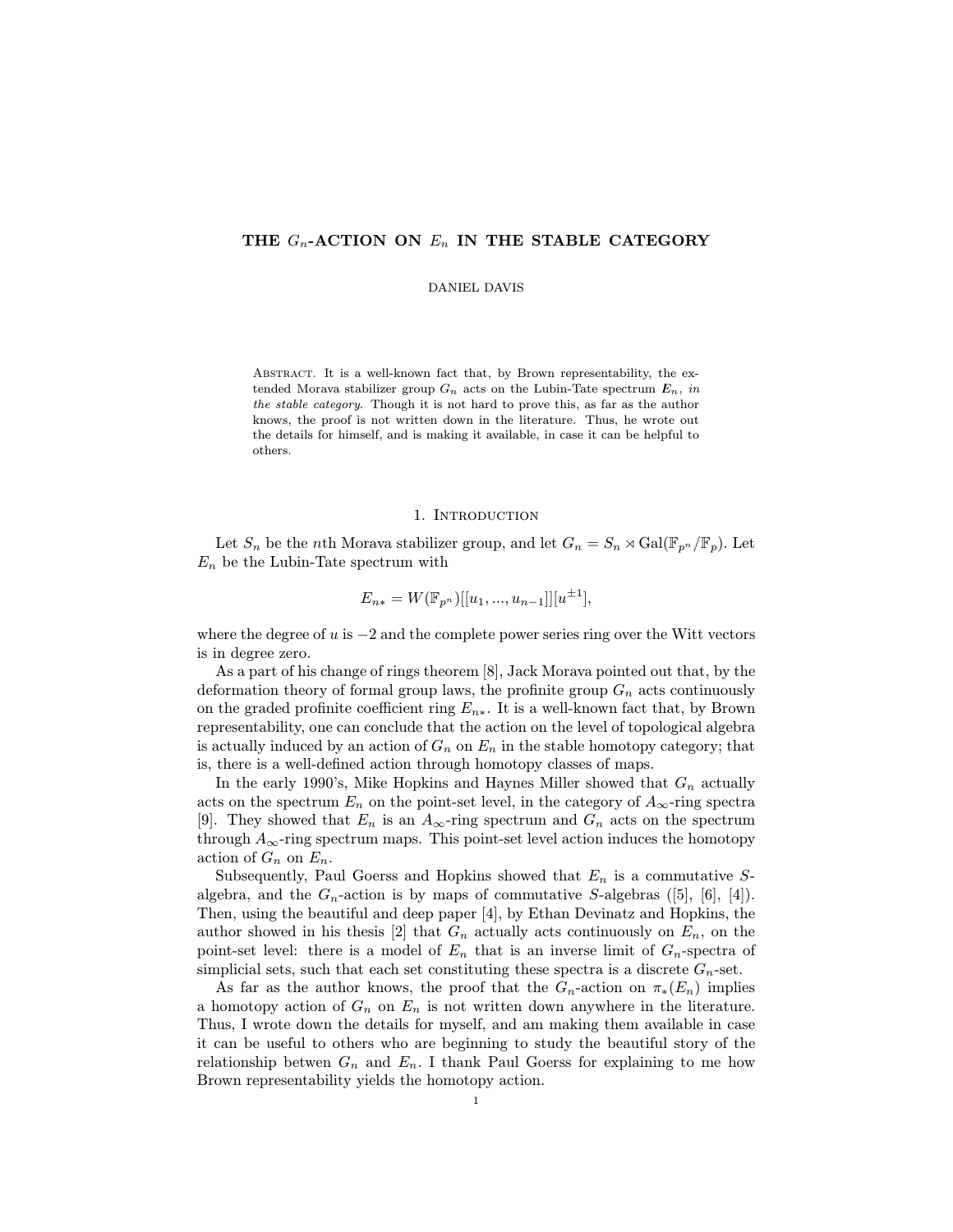## 2.  $G_n$  acts on  $E_n$  in  $Ho(Sp)$ , by ring spectrum maps

The precise statement we will prove is that the  $G_n$ -action on  $E_{n*}$  implies that there is a unique action of  $G_n$  on  $E_n$  by ring spectrum maps in the stable homotopy category ([3, pg. 767], [4, pg. 9]).

The stable homotopy category of spectra is a monogenic Brown category, satisfying a particular form of Brown representability (see  $[1, pp. 342-344]$  and  $[7,$ pp. 6, 54-61]). For us, this means the following. A natural transformation  $E_*(-) \longrightarrow F_*(-)$  of homology theories on the category of finite spectra is induced by a map  $E \longrightarrow F$ , in the stable category, of spectra. The map  $E \longrightarrow F$  is unique if the set  $\mathcal{P}(E,F)$  of phantom maps is zero. Also,  $\mathcal{P}(E,F) = 0$  if and only if  $[E,F]$ is Hausdorff.

Now consider the fact that the  $G_n$ -action on  $E_{n*}$  makes  $E_{n*}(X)$  a natural  $G_n$ module. This means that, given any map  $X \longrightarrow X'$  of finite spectra, there is a commutative diagram

$$
E_{n*}(X) \xrightarrow{g} E_{n*}(X)
$$
  
\n
$$
\downarrow \qquad \qquad \downarrow
$$
  
\n
$$
E_{n*}(X') \xrightarrow{g} E_{n*}(X'),
$$

where g is induced by the action of  $g \in G_n$ . Thus,  $g: E_{n*}(-) \longrightarrow E_{n*}(-)$  is a natural transformation of homology theories induced by a map  $g: E_n \longrightarrow E_n$  of spectra. Letting  $E_n = \text{colim}_{\alpha} E_{\alpha}$  be a colimit of finite subspectra over a directed set  $\{\alpha\}$  implies that

$$
[E_n, E_n] \cong \varprojlim \, {}_{\alpha} \pi_0(E_n \wedge DE_{\alpha}) \cong \varprojlim \, {}_{\alpha,I} \pi_0(E_n \wedge M_I \wedge DE_{\alpha})
$$

is a profinite and hence, Hausdorff, topological space. Thus, there are no phantom maps  $E_n \longrightarrow E_n$  and the map g is unique. This shows that there is a unique action of  $G_n$  on  $E_n$  in the stable category that induces the action of  $G_n$  on  $E_{n*}$ .

Now we explain why this action is by maps of ring spectra. Since  $E_n$  is a ring spectrum, there are the unit and multiplication maps  $\eta: S^0 \to E_n$  and  $\mu: E_n \wedge E_n \to$  $E_n$ , respectively, in the stable category. Now consider the map  $g: E_n \to E_n$ . The action of  $G_n$  on  $E_{n*}$  is by ring homomorphisms so that  $g: E_{n*} \to E_{n*}$  sends  $\eta$  to itself. Since this homomorphism is induced by  $g: E_n \to E_n$ , the following diagram commutes:



The pairing  $E_{n*}(X) \otimes_{E_{n*}} E_{n*}(Y) \to E_{n*}(X \wedge Y)$  is  $G_n$ -equivariant, where the tensor product is given the diagonal action. Thus, given the maps  $S^0 \to E_n \wedge X$ and  $S^0 \to E_n \wedge Y$  in the stable category, the following diagram is commutative: (2.1)

$$
E_n \wedge X \wedge E_n \wedge Y \longrightarrow E_n \wedge E_n \wedge Y \longrightarrow E_n \wedge X \wedge Y \xrightarrow{\mu \wedge 1} E_n \wedge X \wedge Y
$$
  

$$
E_n \wedge X \wedge E_n \wedge Y \xrightarrow{g \wedge 1 \wedge g \wedge 1} E_n \wedge X \wedge E_n \wedge Y \longrightarrow E_n \wedge E_n \wedge X \wedge Y \xrightarrow{\mu \wedge 1} E_n \wedge X \wedge Y.
$$